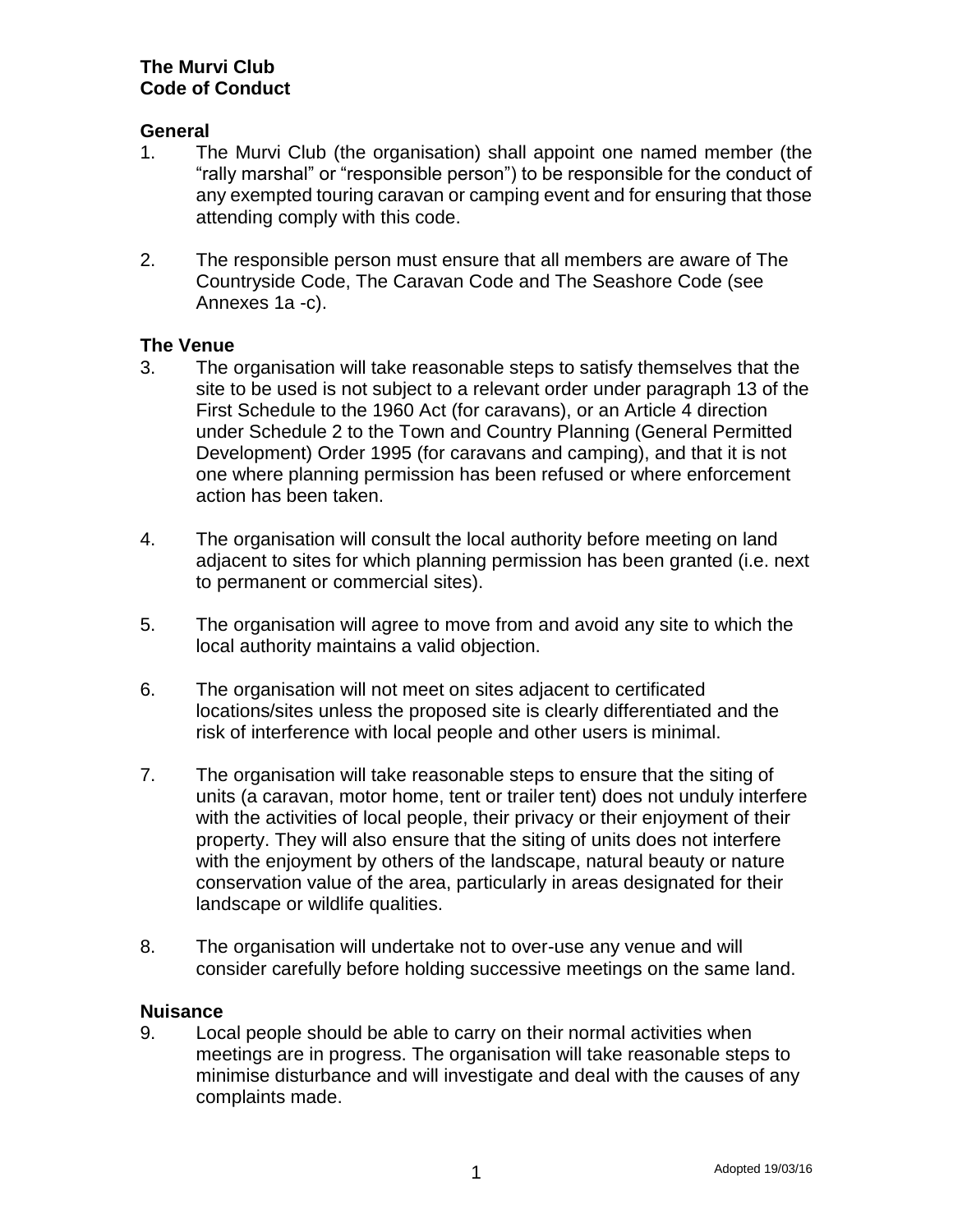- 10. Care should be taken not to damage the site or the surrounding locality. Trees, fences, buildings, equipment and stock should all be respected.
- 11. Domestic animals belonging to members of the organisation will be kept on a lead and under close control. They will not be allowed to run loose on the site or cause disturbance to local people or animals. They will be exercised away from units and those parts of the site used for communal activities. Any mess will be cleared up.
- 12. The responsible person will identify open space suitable for the playing of games which might otherwise intrude upon or constitute a danger or annoyance to others on or around the site.
- 13. Noise should be kept to a minimum for the comfort of others on the site as well as people who live or work nearby.

#### **Road Safety and Access**

- 14. The responsible person will take steps to ensure that travel from major roads to a proposed site is not likely to cause undue disruption or difficulties for other road users. Access to the site must be suitable for the number and likely size of units attending the meeting. The arrival and departure of units should be arranged to minimise disruption to other road users.
- 15. The speed of vehicles on the site should be restricted to 5 mph.

#### **Spacing and Density**

16. For health and safety purposes emergency vehicles must be able to secure access at all times to within 90 metres of any unit on the site. As such, units should be well spaced and sited so they do not restrict access to, or exit from, any other unit or the site in general. See Annex 1d for further advice on spacing issues.

#### **Fire Precautions**

- 17. Open fires and barbecues will not be held except with the permission of the responsible person. Where permission is given for open fires or barbecues, they will be sited on open ground, away from units, vehicles, awnings and any other structures.
- 18. A fire extinguisher approved to British Standards Institute and/or Fire Officers Certificate standards will be held on site.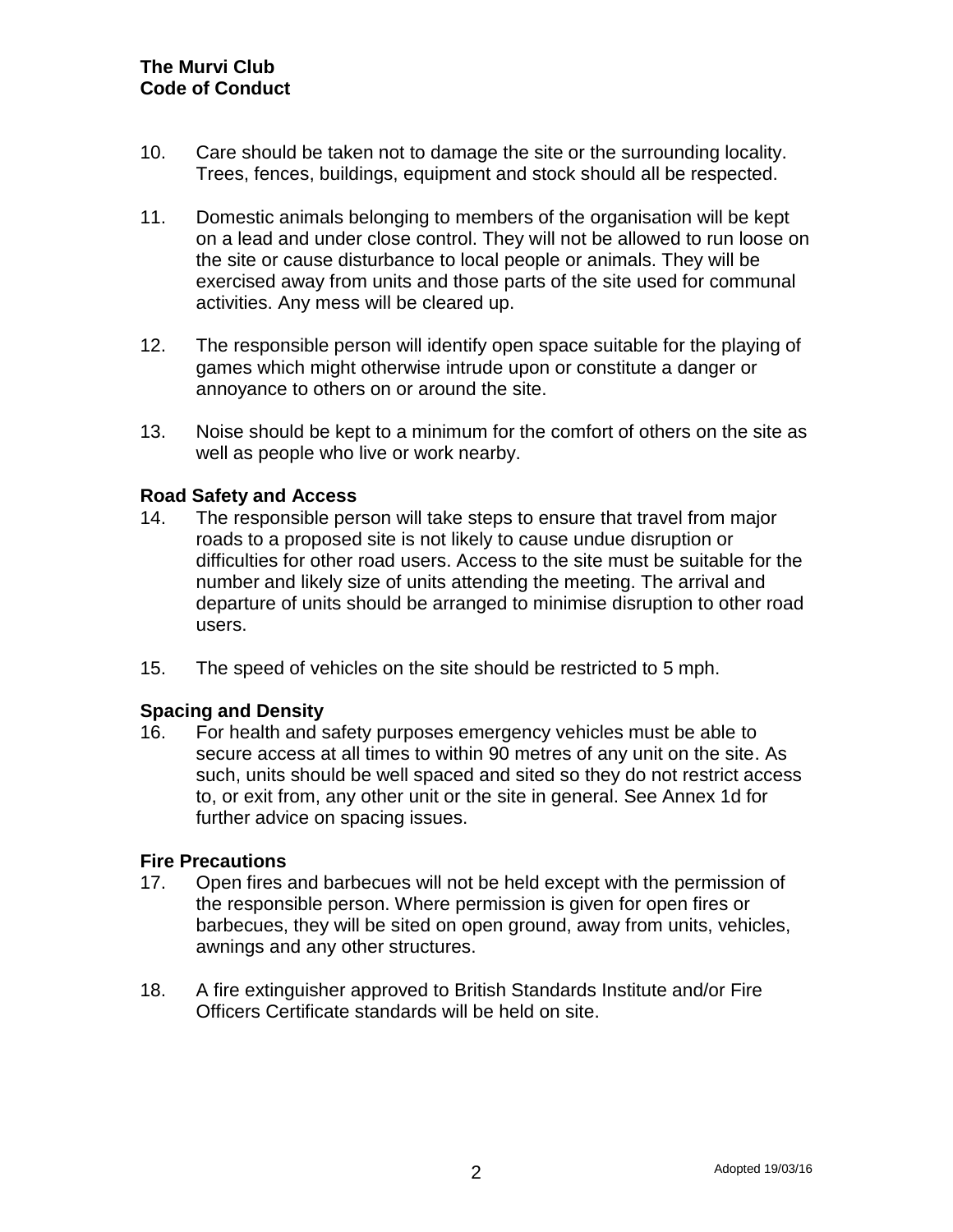#### **Chemical Toilets and Waste Water Disposal**

- 19. Organisations will act responsibly when disposing of the contents of chemical toilets and waste water and take full account of the need to safeguard water supplies and prevent the pollution of rivers and streams.
- 20. On-site disposal of the contents of chemical toilets and waste water will be in accordance with arrangements agreed with the site owner/occupier. Neither will be allowed to foul the ground except at designated disposal points. If there is any doubt about the disposal of waste, the organisation or, if appropriate, the responsible person will contact the relevant Local Authority for advice.

#### **Refuse disposal**

21. Organisations should ensure that refuse is either taken home or disposed of in accordance with on-site arrangements. The rally marshal should be satisfied that appropriate arrangements are in place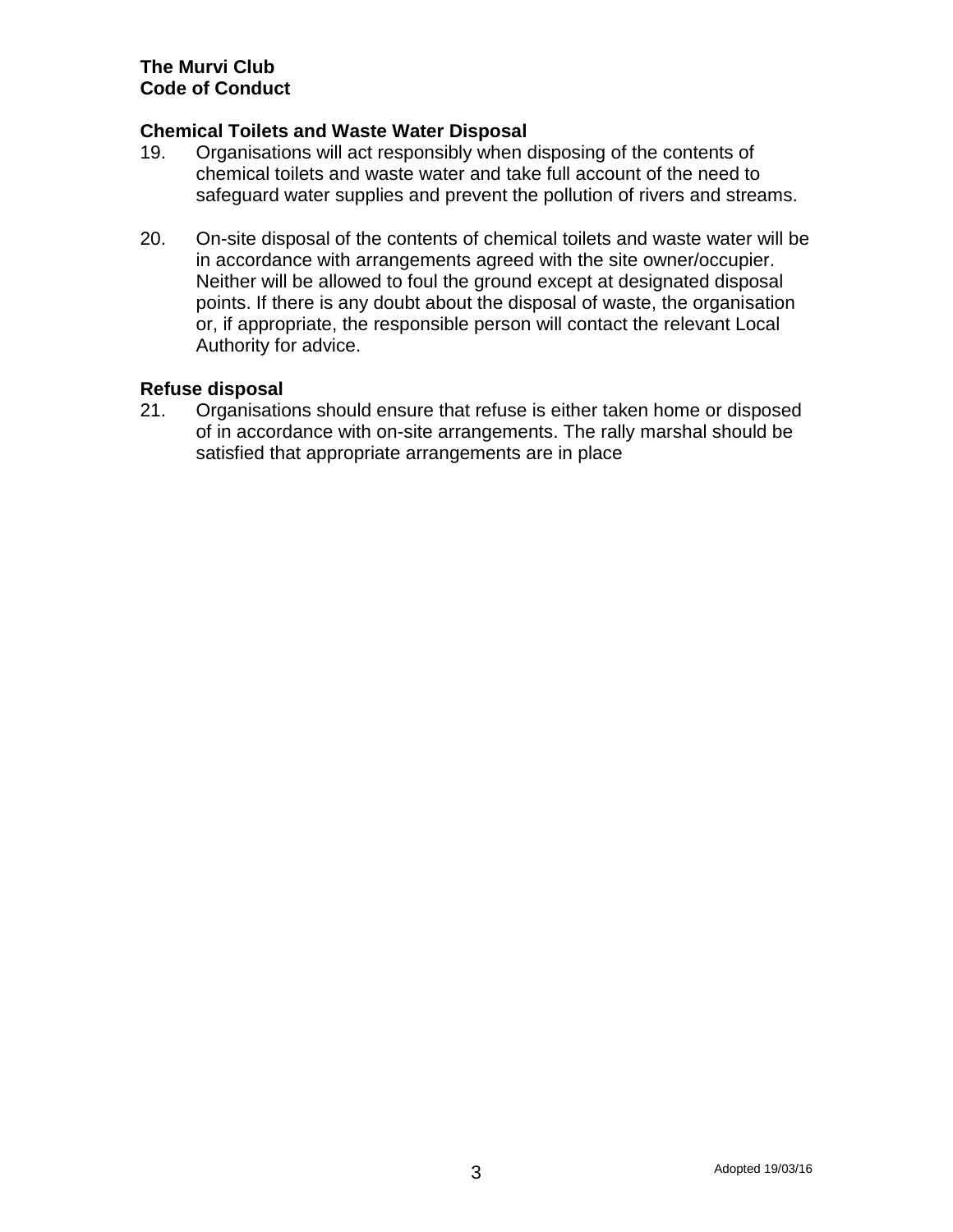## **Annex 1a: The Countryside Code**

#### **Helping everyone to respect, protect & enjoy our countryside**

The Countryside Code applies to all parts of the countryside. There are five parts to the Countryside code and most of it is just good common sense. It's designed to help us all to respect, protect and enjoy our countryside.

The Code, which applies in England and Wales (Scotland has its own Outdoor Access Code), makes it clear what the responsibilities are for both the public and the people who manage the land. For further information see <https://www.gov.uk/government/publications/the-countryside-code>

#### **1) Be safe - plan ahead and follow any signs**

- Even when going out locally, it's best to get the latest information about where and when you can go. For example, your rights to go onto some areas of open land may be restricted while work is carried out, for safety reasons, or during breeding seasons. Follow advice and local signs, and be prepared for the unexpected.
- Refer to up-to-date maps or guidebooks or contact local information centres.
- You're responsible for your own safety and for others in your care, so be prepared for changes in weather and other events. Visit for links to organisations offering specific advice on equipment and safety, or contact visitor Information [https://www.gov.uk/government/publications/the](https://www.gov.uk/government/publications/the-countryside-code)[countryside-code](https://www.gov.uk/government/publications/the-countryside-code) on centres and libraries for a list of outdoor recreation groups.
- Check weather conditions before you leave, and don't be afraid to turn back.
- Part of the appeal of the countryside is that you can get away from it all. You may not see anyone for hours, and there are many places without clear mobile phone signals, so let someone know where you're going and when you expect to return.
- Get to know the signs and symbols used in the countryside

#### **2) Leave gates and property as you find them**

- Please respect the working life of the countryside, as our actions can affect people's livelihoods, our heritage, and the safety and welfare of animals and ourselves.
- A farmer will normally leave a gate closed to keep livestock in, but may sometimes leave it open so they can reach food and water. Leave gates as you find them or follow instructions on signs. If walking in a group, make sure the last person knows how to leave the gates.
- If you think a sign is illegal or misleading such as a 'Private No Entry' sign on a public footpath, contact the local authority.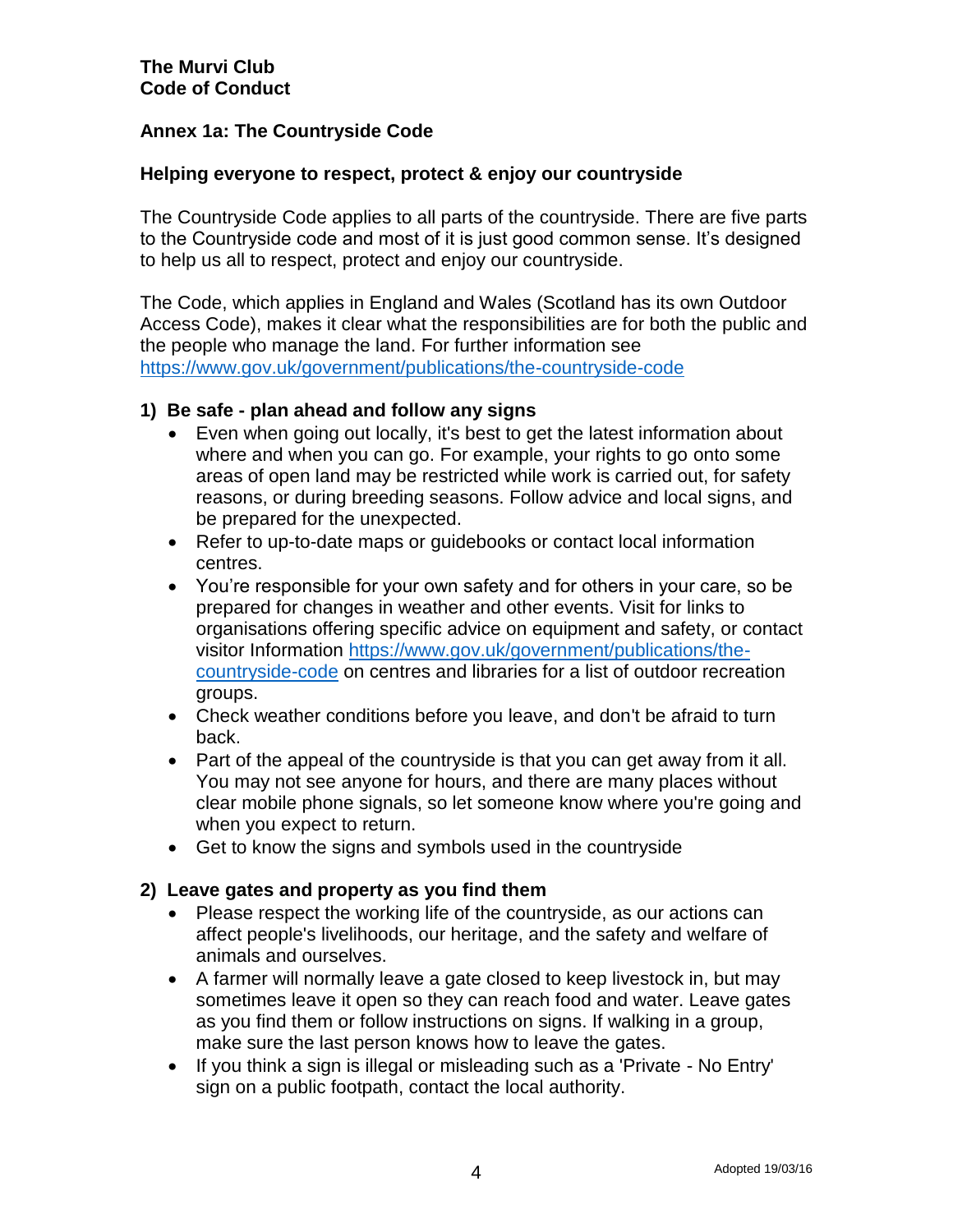- In fields where crops are growing, follow the paths wherever possible.
- Use gates, stiles or gaps in field boundaries when provided climbing over walls, hedges and fences can damage them and increase the risk of farm animals escaping.
- Our heritage belongs to all of us be careful not to disturb ruins and historic sites.
- Leave machinery and livestock alone don't interfere with animals even if you think they're in distress. Try to alert the farmer instead.

# **3) Protect plants and animals and take your litter home**

- We have a responsibility to protect our countryside now and for future generations, so make sure you don't harm animals, birds, plants or trees.
- Litter and leftover food doesn't just spoil the beauty of the countryside, it can be dangerous to wildlife and farm animals and can spread disease so take your litter home with you. Dropping litter and dumping rubbish are criminal offences.
- Discover the beauty of the natural environment and take special care not to damage, destroy or remove features such as rocks, plants and trees. They provide homes and food for wildlife, and add to everybody's enjoyment of the countryside.
- Wild animals and farm animals can behave unpredictably if you get too close, especially if they're with their young - so give them plenty of space.
- Fires can be as devastating to wildlife and habitats as they are to people and property - so be careful not to drop a match or smouldering cigarette at any time of the year. Sometimes, controlled fires are used to manage vegetation, particularly on heaths and moors between October and early April, so please check that a fire is not supervised before calling 999.

# **4) Keep dogs under close control**

- The countryside is a great place to exercise dogs, but it's every owner's duty to make sure their dog is not a danger or nuisance to farm animals, wildlife or other people.
- By law, you must control your dog so that it does not disturb or scare farm animals or wildlife. On most areas of open country and common land, known as 'access land' you must keep your dog on a short lead on most areas of open country and common land between 1 March and 31 July, and all year round near farm animals.
- You do not have to put your dog on a lead on public paths, as long as it is under close control. But as a general rule, keep your dog on a lead if you cannot rely on its obedience. By law, farmers are entitled to destroy a dog that injures or worries their animals.
- If a farm animal chases you and your dog, it is safer to let your dog off the lead – don't risk getting hurt by trying to protect it.
- Take particular care that your dog doesn't scare sheep and lambs or wander where it might disturb birds that nest on the ground and other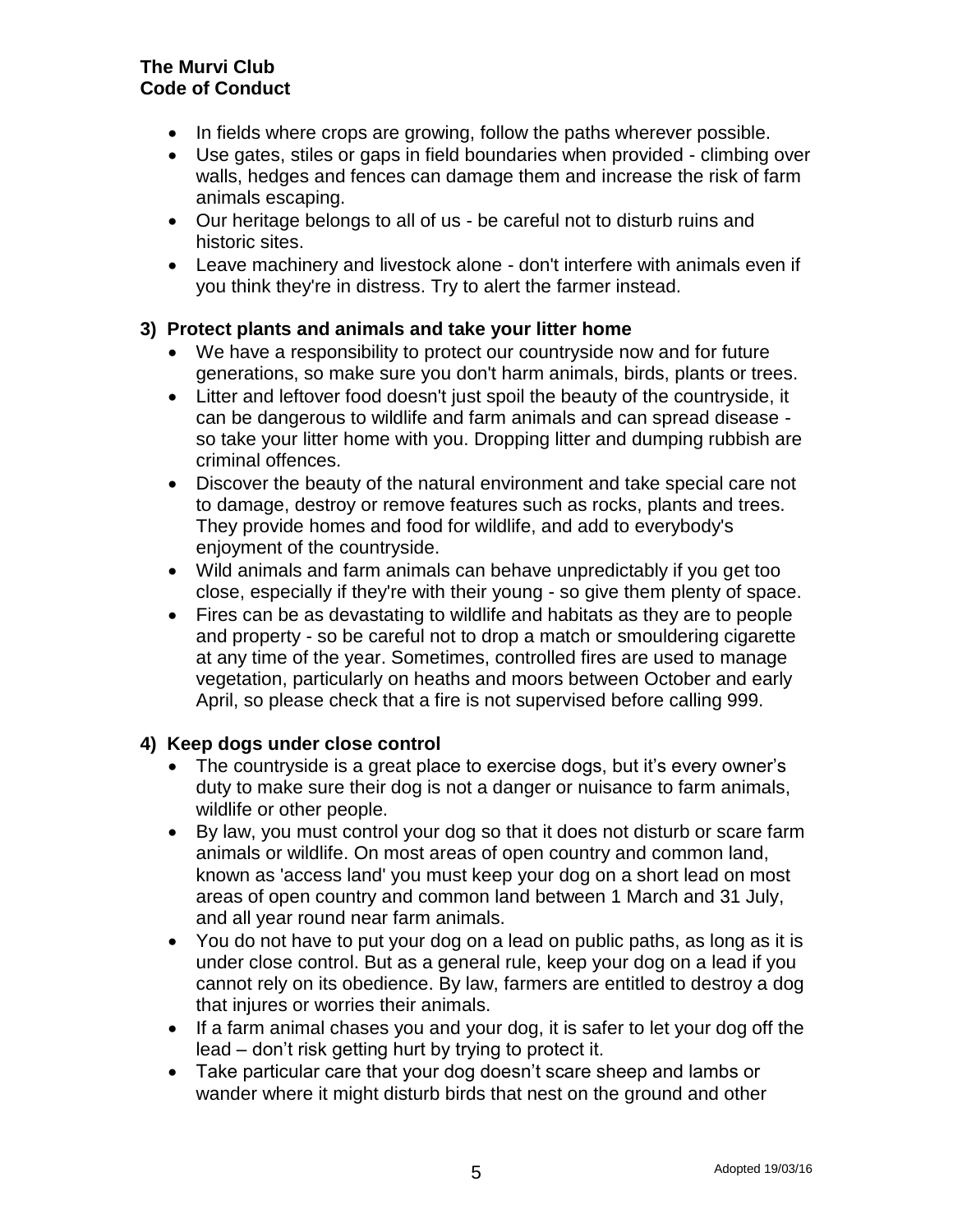wildlife – eggs and young will soon die without protection from their parents.

- Everyone knows how unpleasant dog mess is and it can cause infections – so always clean up after your dog and get rid of the mess responsibly. Also make sure your dog is wormed regularly to protect it, other animals and people.
- At certain times, dogs may not be allowed on some areas of access land or may need to be kept on a lead. Please follow any signs. You can also find out more by phoning the Open Access Contact Centre on 0845 100 3298.

# **5) Consider other people**

- Showing consideration and respect for other people makes the countryside a pleasant environment for everyone - at home, at work and at leisure.
- Whether you're walking on your own or with a large group, you'll have an impact on the local environment. Follow these brief rules to make it more pleasant for visitors and locals alike.
- Busy traffic on small country roads can be unpleasant and dangerous to local people, visitors and wildlife - so slow down and, where possible, leave your vehicle at home, consider sharing lifts and use alternatives such as public transport or cycling. For public transport information, phone Traveline on 0871 200 22 33 or use your local sources of information.
- Respect the needs of local people for example, don't block gateways, driveways or other entry points with your vehicle.
- Keep out of the way when farm animals are being gathered or moved and follow directions from the farmer.
- When riding a bike or driving a vehicle, slow down for horses, walkers and livestock and give them plenty of room. By law, cyclists must give way to walkers and horse-riders on bridleways.
- Support the rural economy for example, buy your supplies from local shops.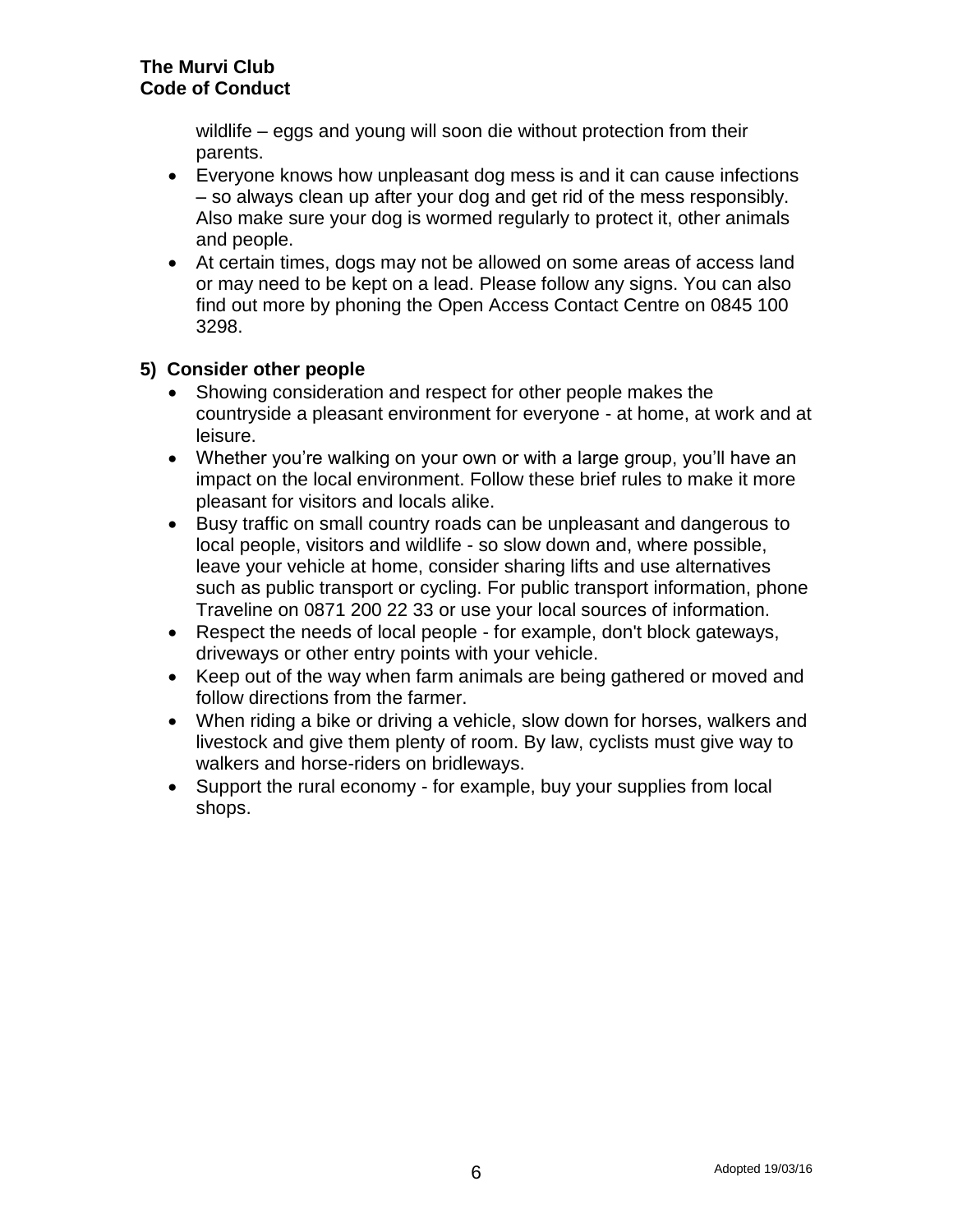### **Annex 1b: The Caravan Code**

#### **The Caravan**

- Whether trailer or motor caravan it is a vehicle specifically for caravanning. Its appearance and colour are appropriate and do not offend public opinion.
- It is regularly serviced so that it is safe in all respects when touring on the road, and on site.

### **On The Road**

Selection of trailer caravan and towing vehicle allows adequate performance in line with the Towing Code, namely:

- The actual laden weight of the caravan should be kept as low as possible and should never normally exceed the kerb weight of the towing vehicle
- The engine is powerful enough to keep the outfit at a speed, particularly on hills, that does not baulk other traffic
- The caravan is carefully loaded to provide good balance and avoid instability

The caravan complies with all Road Traffic Acts and other relevant Regulations, in particular that there should be an adequate view to the rear of the caravan.

Where the caravan is a trailer towed by a vehicle, it is insured against third party risks. This must cover not only the caravan when attached to the towing vehicle, but also when detached.

Particular attention is paid to those sections of the Highway Code relevant to trailer caravans.

- To cause the minimum inconvenience to other traffic the caravanner observes traffic to his rear and ensures that every opportunity is offered for other vehicles to overtake. This includes the need always to allow space in front of the outfit for faster traffic to pull into with safety (and never to have two or more outfits bunched together) and on narrow roads to pull in and halt at a safe place to allow following traffic to overtake.
- To carry out normal road manoeuvres with increased care to take account of the length of the outfit, the vehicle's reduced acceleration and its longer stopping distances when braking. This requires greater anticipation, early signalling of intentions, and a very careful watch of overtaken traffic, particularly cyclists, before pulling in.

# **On Any Site**

The member:

- Pitches on private land only with the express permission of the owner
- Places the caravan where it will not interfere with the convenience or enjoyment of others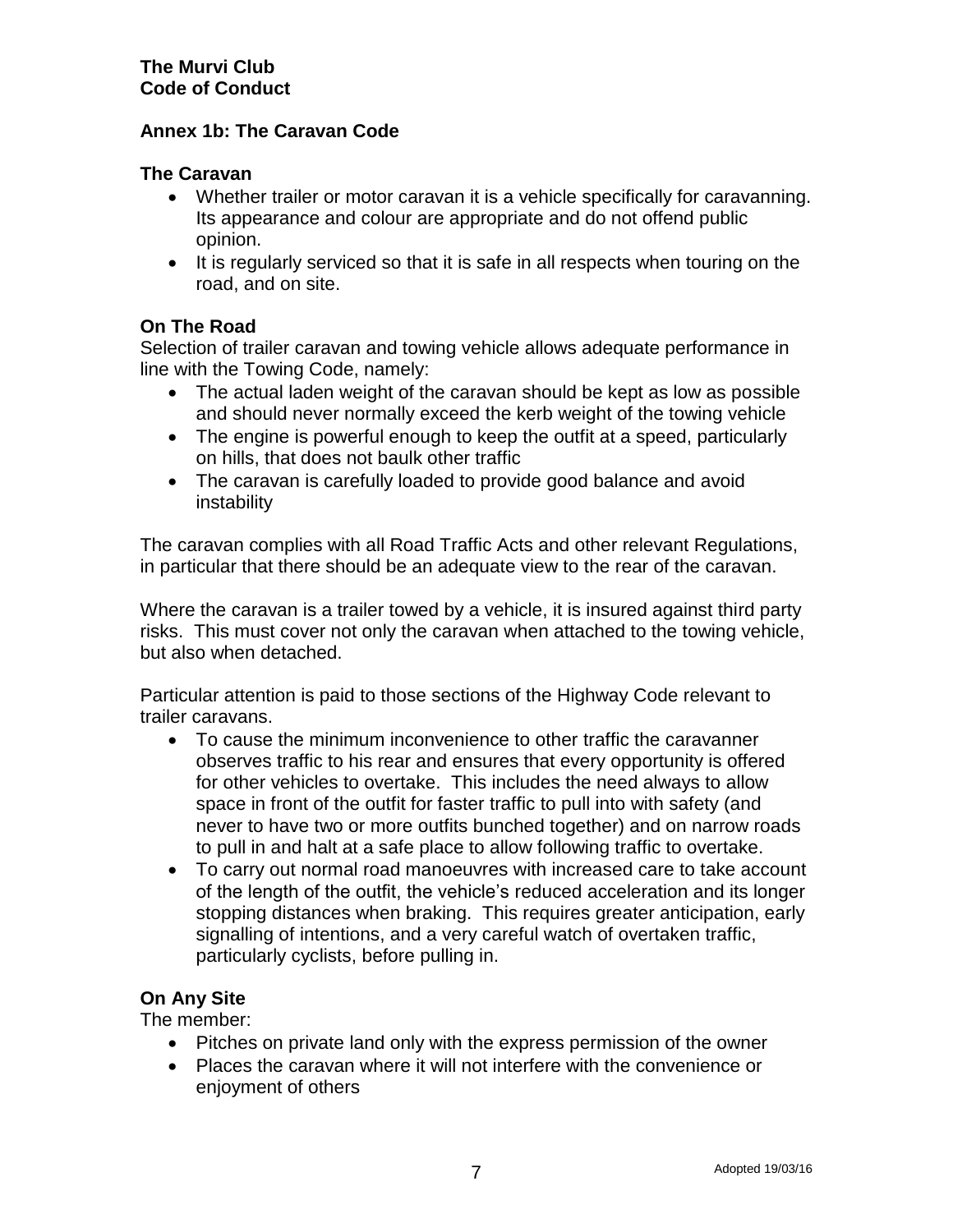- Avoids damage to turf by digging holes only when absolutely necessary, and replacing turf where possible and by considerate use of the vehicle
- Disposes of any rubbish only by the means provided on the site. If no receptacles are provided, as on some small farm sites, rubbish is taken home for disposal, or to any other recognised disposal point that has space.
- For touring other than on sites equipped with toilets, will carry his/her own sanitary equipment (usually chemical closet and approved related fluid) and dispose of the contents only at a point provided for the purpose. If burial is necessary, as perhaps on private property, this will not be done in the vicinity of any water course.
- Allows no waste water from the caravan to foul the ground, ensures that suitable receptacles are connected to the waste water pipes to collect the waste, and the receptacles emptied as necessary. In the few instances where no disposal point is provided, minimum fouling is achieved by distributing the water over a considerable area, as along a hedge
- Allows neither children nor animals to spoil the enjoyment of others, by keeping them under control
- Drives slowly and quietly when on site
- Respects the privacy and peace of others at all times by keeping to a minimum, mechanical, instrumental or vocal noise
- Ensures that any laundry outside the caravan is displayed as discretely as possible
- Keeps the pitch neat and tidy, with no loose equipment outside the caravan beyond what is necessary or appropriate, and on departure leaves it as clean as, or cleaner than, it was on arrival
- Observes the country code relating to water, cleanliness, fire dangers, litter, public paths, gates, control of dogs, damage to crops, hedges, walls, trees and plants, livestock and wildlife.

#### **General**

At all times, on the road or on site, every caravanner shows courtesy and consideration to all comers so that the good will of the general public towards caravanners is maintained and improved.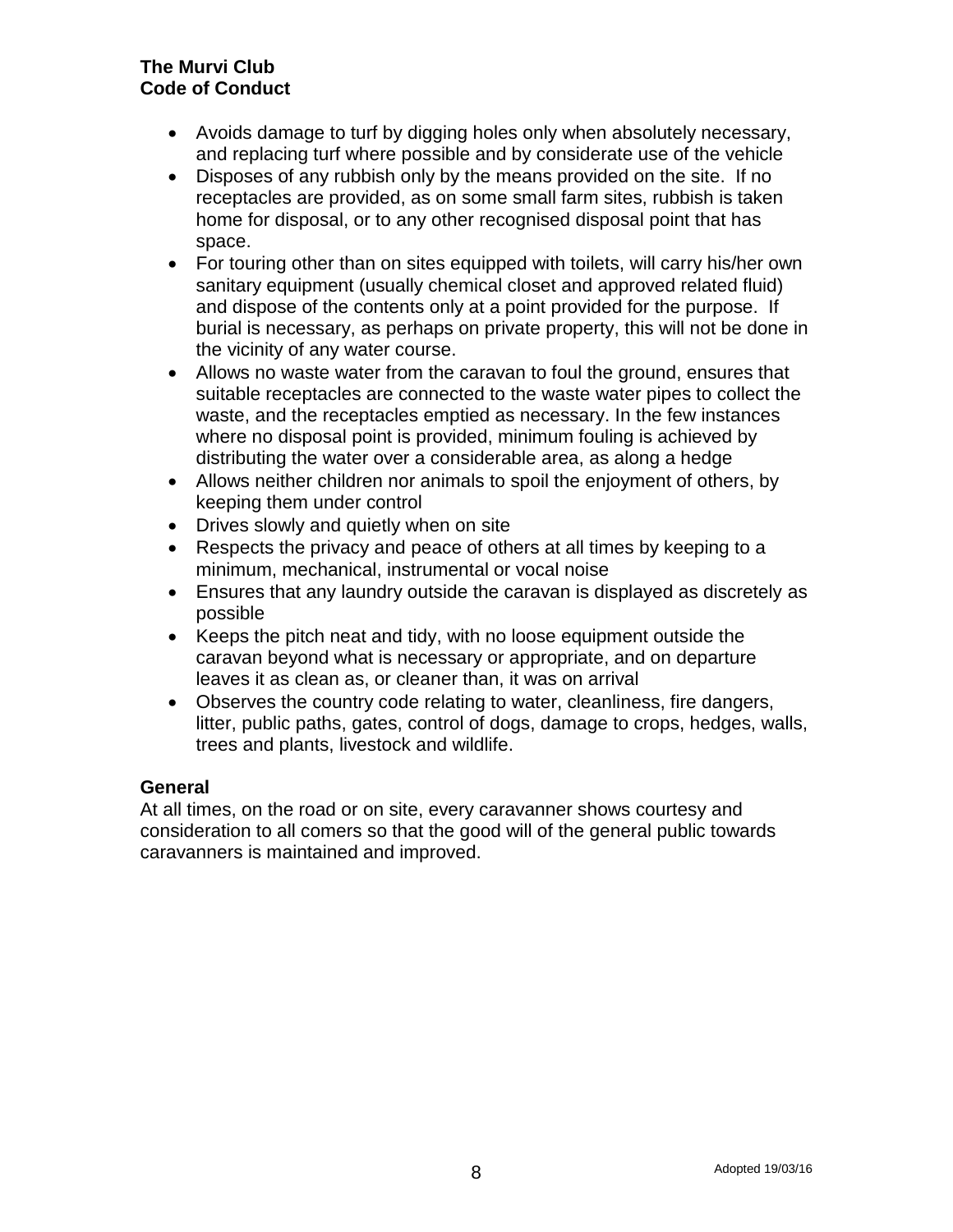# **Annex 1c: The Seashore Code (Marine Conservation Society)**

The British Isles have over 16,000 km of coastline. This includes some of our most varied and best loved scenery - sea cliffs, rocky shores, rock pools, sand dunes, salt marshes - and some of our most interesting wildlife.

On a warm sunny day the coast is ideal for holiday makers, but it is also our wildest frontier and can be dangerous. It is subject to battering by wind and sea, searing heat, bitter cold and driving rain. Coastal wildlife survives by ingenious means, often at the limit of its tolerance. Compiled by the Marine Conservation Society, this Code explains how you can best enjoy the coast and its wildlife, without causing harm. By following the Code, and showing it to other people, you can help to ensure that this wonderful part of British heritage survives for us all to appreciate in years to come:

#### **Show Respect for Seashore Creatures**

Seashore creatures are fascinating and have found special ways of living in their environment. They have to adapt to survive the rigours of wave-action, exposure and predation. Some have shells for protection, but many need to hide under rocks, seaweed or in the sand

#### **Exploring the seashore is fun, but please remember:**

- Leave animals where you find them.
- Take care when touching soft-bodied animals they are very delicate.
- Carefully lift and replace any rocks you may have moved there are animals underneath which need them for shelter.
- Leave attached seaweed in place there is plenty lying loose on the strand line.
- Do not trample through rock pools.

#### **Take Photos, Not Living Animals**

- Shells come in all shapes, sizes and colours. Many still contain living animals, even if they do look 'dead'. If you want to collect shells, please make sure they are empty before taking them home.
- If you want to buy a souvenir:
	- o Buy a photograph, book or poster of colourful marine creatures rather than shells, coral, starfish and urchins or other 'marine curios'.
	- o Remember 'curios' would almost certainly have been alive, when collected.
	- $\circ$  If we don't buy them, the shops won't sell them.

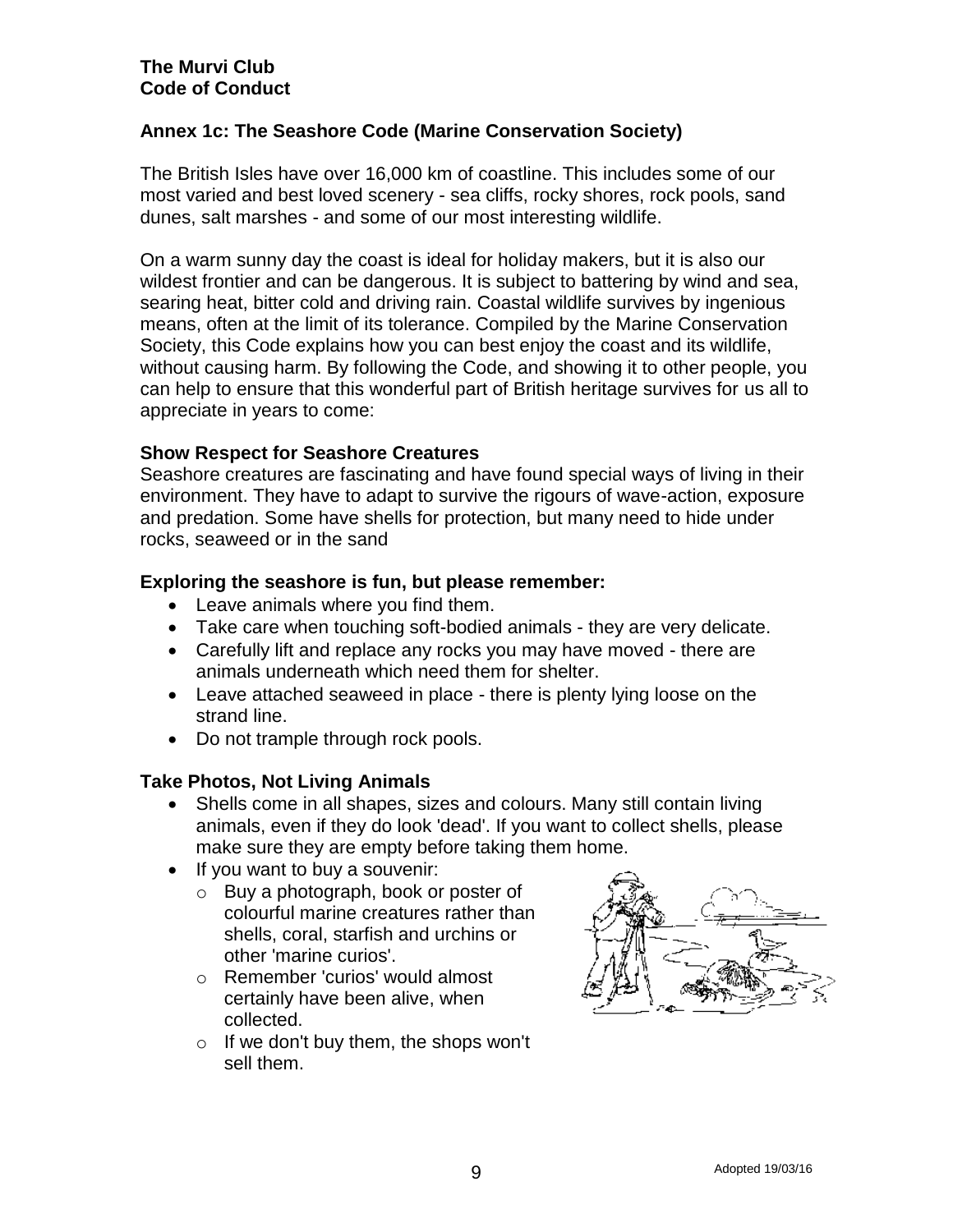# **Avoid Disturbing Wildlife**

You can see many animals at their best when they are behaving naturally. This is true for animals such as seals, otters and seabirds, as well as rock pool animals. To avoid disturbing wildlife:

- It is best to watch from a distance, through binoculars if possible, especially if the animals are nesting, or pupping in the case of seals.
- Keep your dog clear of birds and other animals.
- Remember, it is now illegal to disturb or harass many species of birds and animals.

# **Take Your Rubbish Home with You**

Beach rubbish is unsightly and can be dangerous to sea creatures. Much of the litter on our shores comes from tourists, shipping, fishing vessels and sewage outfalls. You can help to reduce this problem when visiting the coast:

- Take your rubbish home burying it is no solution.
- Keep your dog from fouling the beach.
- Report canisters or drums that may be washed up on the beach, but do not touch them.
- Take part in BeachWatch the annual beach clean and survey organised by the Marine Conservation Society, or Adopt-a-Beach - a regular survey of beach litter.



• Bag It and Bin It, Please Don't Flush It - bag and bin all plastic bathroom waste such as cotton bud sticks.

# **Watch Where You Go**

Beaches and sand dunes are prone to erosion and easily damaged by people and vehicles. To help protect the coast:

- Keep to established paths and dune boardwalks.
- Park in designated car parks and keep access to footpaths clear.
- Do not use beaches or dunes for scrambling motorcycles or other 'off-road' vehicles.
- If you dig holes in the beach, please fill them up again.
- Leave pebbles and rocks on the beach rather than collect them for your garden.

# **Be Careful!**

All cliffs are unstable and potentially dangerous, yet they are an impressive sight and from the cliff top it is possible to enjoy a panoramic view of the coastline. Cliffs also provide a very specialised habitat for the plants and animals that live on them.

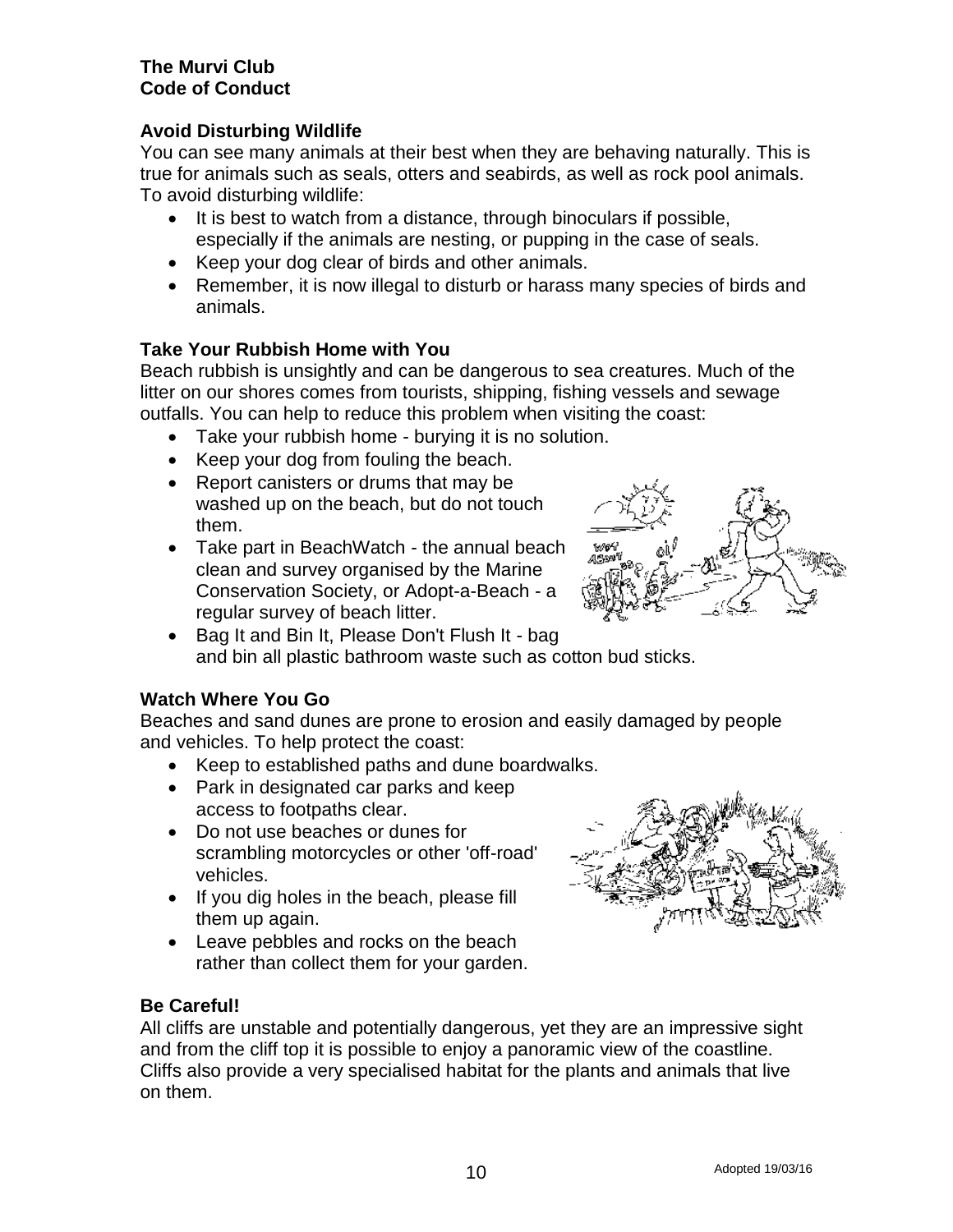# **Take Care Near Cliffs:**

- Remember that it is dangerous to climb up or go near the top or bottom of a cliff.
	- o Please don't throw or push anything over the edge of cliffs. As well as being dangerous, it can increase the rate of cliff erosion and kill or disturb wildlife.
- Play safe on the beach too:
	- $\circ$  Check tide times to avoid being cut off.
	- o Keep away from soft sand and mud it is easy to get stuck!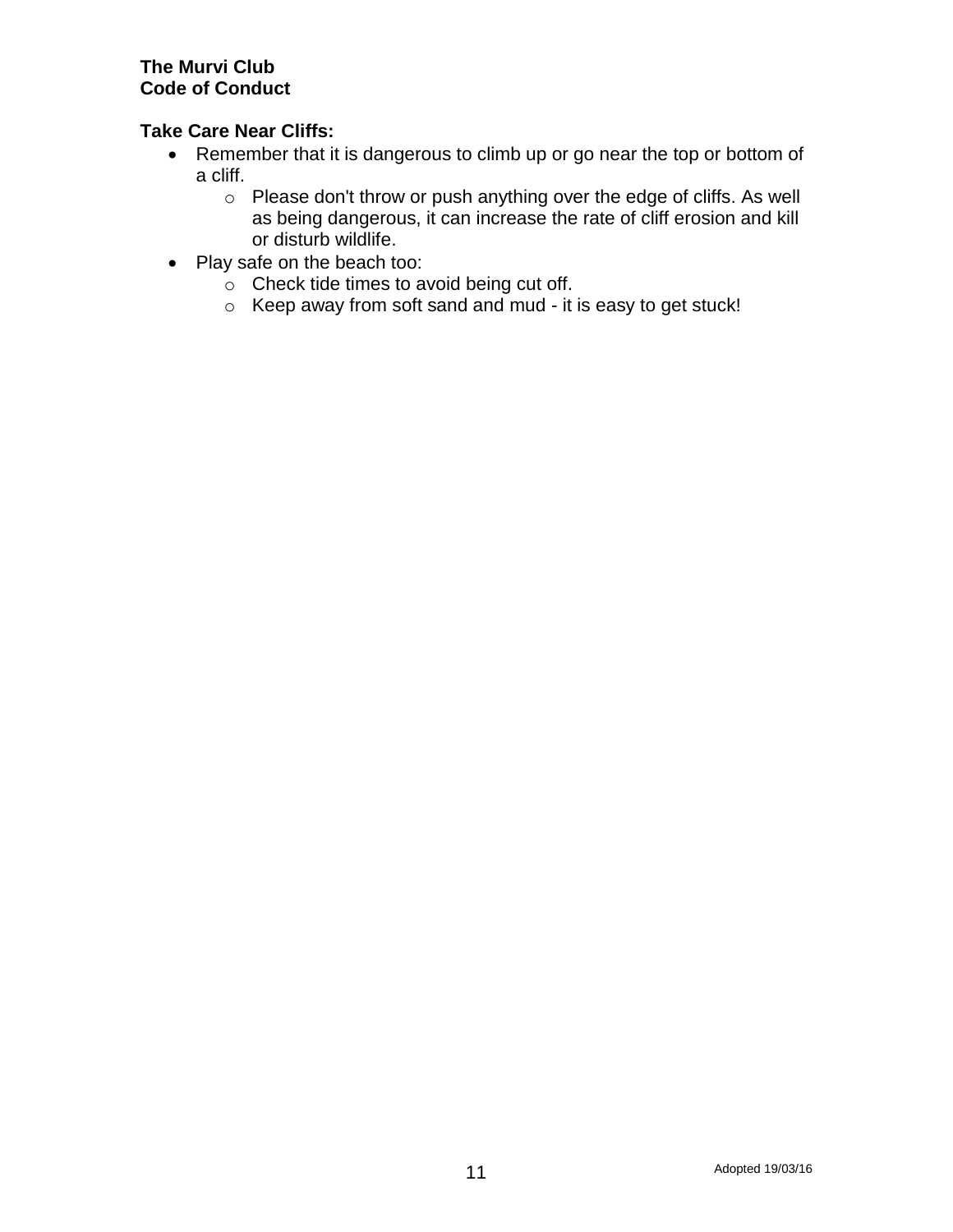# **Annex 1d: Safety Spacing of Units**

The following diagram (reproduced by kind permission of ACCEO\*) is intended only as an example to illustrate the safety spacing requirements under varying scenarios: